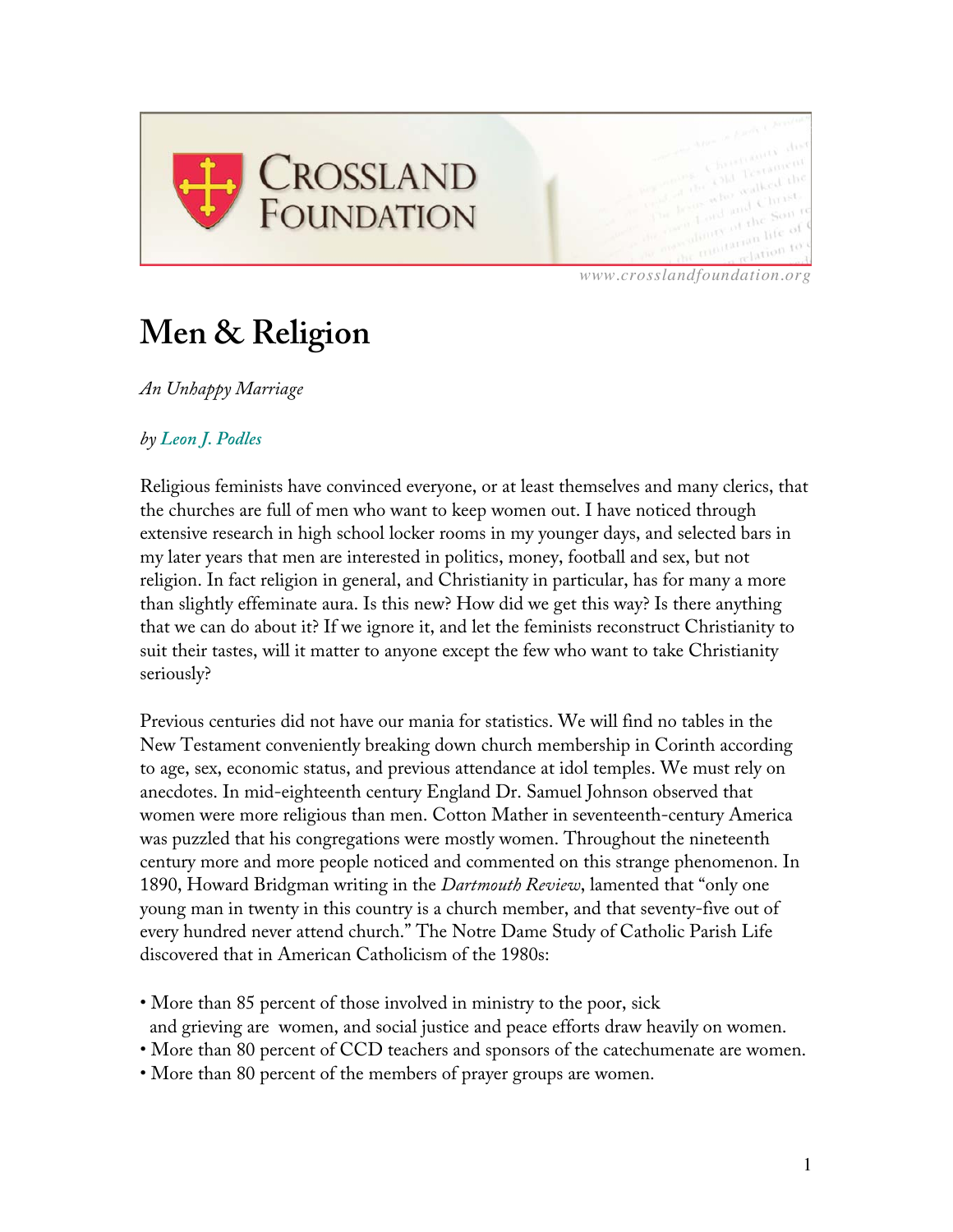- More than 75 percent of those who lead or take part in adult Bible study or religious discussions are women.
- Almost 60 percent of those involved in youth and recreational ministries are women.
- 52 percent of parish council members are female.
- 58 percent of those identified as the most influential leaders in our 36-parish survey were women.

This study shows that Catholic life is conforming to mainline Protestant patterns, in which at least two-thirds of the congregation are women. All surveys show the same pattern: in Western societies, by all measures of practice and attitude, men are less religious then women. When I attended an Ascension Thursday Johann Sebastian Bach service at a Lutheran church, there was an edifyingly large congregation. However, apart from myself and one Catholic friend, there was only one other man in the congregation of about 300. The black churches take this to an extreme; of their denominations' congregations, up to 90 percent of members are women. The levels of practice would be even lower if it were not for the influence of women on men. Father Tom Forrest, head of Evangelization 2000 in Rome, estimates that about 80 percent of active Catholics worldwide are women, and of the 20 percent who are men, many if not most are there because of the cajoling of women.

This imbalance between female and male congregants is all the more odd because the religion out of which Christianity grew and whose ethics it took over was Judaism, which was distinctly a male-centered religion. The God of the Jews, unlike any of the pagan gods, was not androgynous, combining male and female, as the gods of the pagans did. He is always spoken of as masculine. The Jews spoke of God this way because they knew that he was transcendent, a being apart from the creation. He was not like the pagan gods, who were immanent, a part of the processes of nature. He was transcendent, and therefore he was holy, separate from the world. Holiness means separation; to make something holy is to separate it from profane use. It is a male category. Psychologists and anthropologists have noticed that male mental processes and life patterns are characterized by analysis and separation, by dichotomy and alienation. The God of the Old Testament is a God of separation; he separates light from darkness, the land from the water, woman from man, the Jews from the pagans, and on the last day, the sheep from the goats, the saved from the damned.

Judaism was also male-centered in that it was a patriarchal religion, indeed *the* patriarchal religion. The Jews, according to John Miller in *Biblical Faith and Fathering*, were among the few peoples who managed to place men firmly in the family, and thereby created a true patriarchy, a society ruled by men who used their strength and wisdom to establish and nurture families. Male promiscuity and violence characterized the pagan peoples; the Jews by contrast had faithful marriages and did not destroy their children. A Jewish man thanked God three times a day that he was not born a pagan, a slave, or a woman, because these people were not obliged to the full observance of the Mosaic Law. The Law was such a heavy burden that male Jews had to be reminded that their obligation to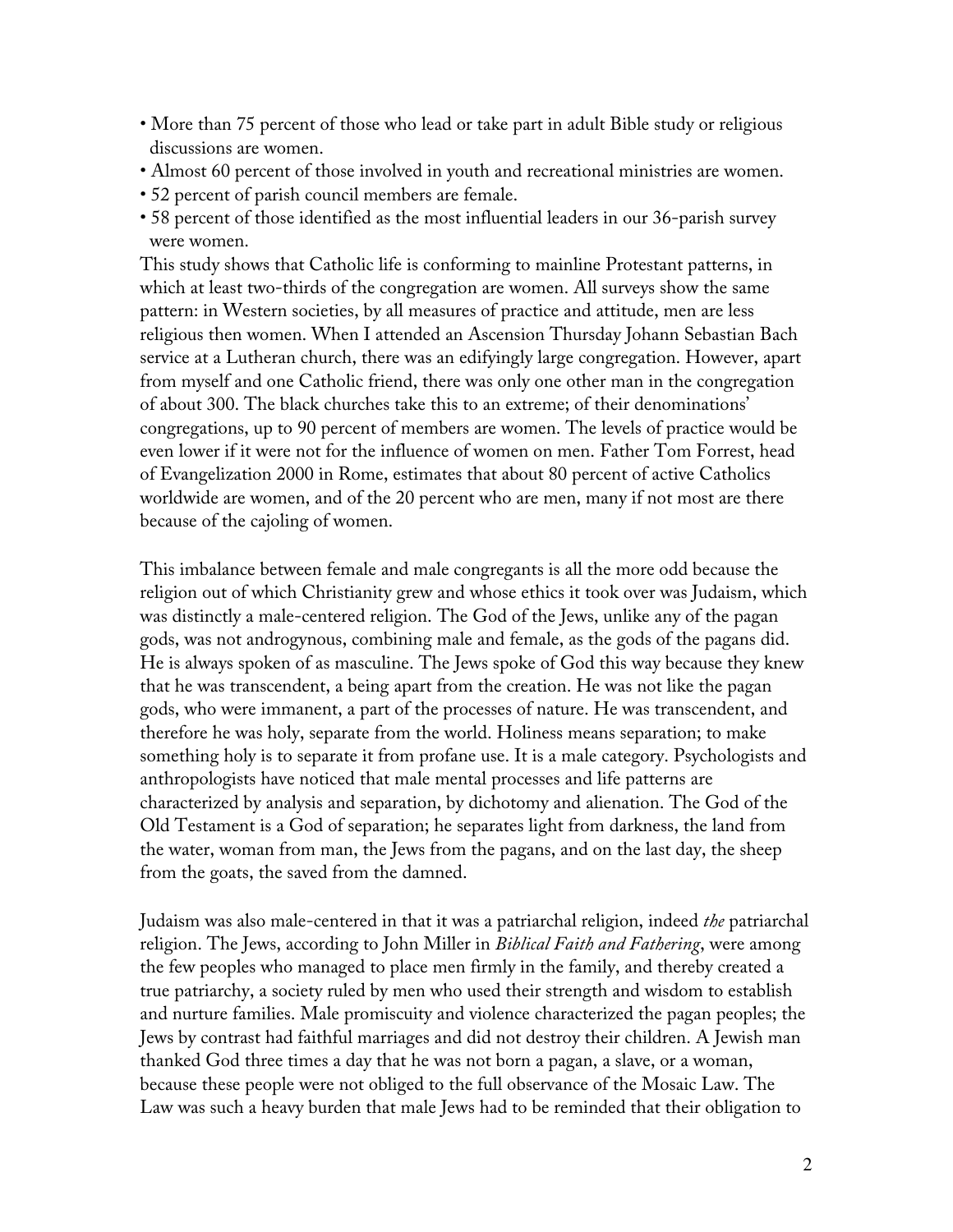observe it was a privilege. The influence of women in religion was seen as largely negative. The Jews had married pagan women, who had brought idolatry into Israel. Women were too susceptible to alien spiritual influences, as we see in the story of Adam and Eve, as well as in the careers of Solomon and Ahab.

Christianity is less exclusively male-centered. The New Testament has a more positive view of the role of women. Mary is sensitive to the Holy Spirit, and conceives the Messiah. She is the only one named in the congregation at Pentecost. Lydia was the first convert in Europe. However, Christianity took over much from Judaism. The Church took over Jewish family and sexual ethics. When the New Testament writers refer to Scripture, they mean the Old Testament, and especially the ethical writings such as *Ecclesiasticus*. The twelve Apostles were parallel to the twelve sons of Israel. The names for the various ministries in the church were not set in New Testament times, and the distinction we make now between sacraments like ordination and charisms such as prophecy is not clear in the New Testament writings. But it seems that the administration of the Church, what would later be called the priesthood, was male, and therefore continued the Jewish pattern of male headship.

For over a millennium there seemed to be no difference in the participation of men and women in Christianity; at least no one remarked about it. But in the High Middle Ages something peculiar happened to the religious atmosphere. Prophecy had never completely died out in the church. But people who had been given the gift of prophecy were mostly men, and they were given short messages telling people what to do in a specific historical situation. In the High Middle Ages, most prophets were women. They set down their revelations in huge tomes, such as the *Book of Margery Kemp* and the *Liber Celestis* of St. Brigid of Sweden. Catherine Emmerich, a nineteenth century prophet, had prophecies that I believe run to several thousand pages. Women began setting the religious tone of the Catholic church. Christ was seen through their eyes.

In the New Testament, Christians, male and female, are spoken of as the sons of God because they are conformed to the image of the Son by the work of the Holy Spirit. The Church as a whole is spoken of as the Bride of Christ, in the same way that Israel as a whole was spoken of as the Spouse of Yahweh. But in these later revelations to women mystics, the *individual* Christian began to be spoken of as the Bride of Christ, and the relationship between the Christian and Christ was spoken of as a relationship between a woman and a man. Some of you may remember the Catholic Victorian hymn for communion: "And humbly I'll receive Thee,/ the Bridegroom of my soul/ No more by sin to grieve Thee,/ Or fly Thy sweet control." Such language and much of the Sacred Heart devotion are a product of the spiritual milieu that had its roots in the women mystics.

As Christ began to be seen more and more through women's eyes, he was more and more feminized. Women have a tendency to domesticate men, and do not always like the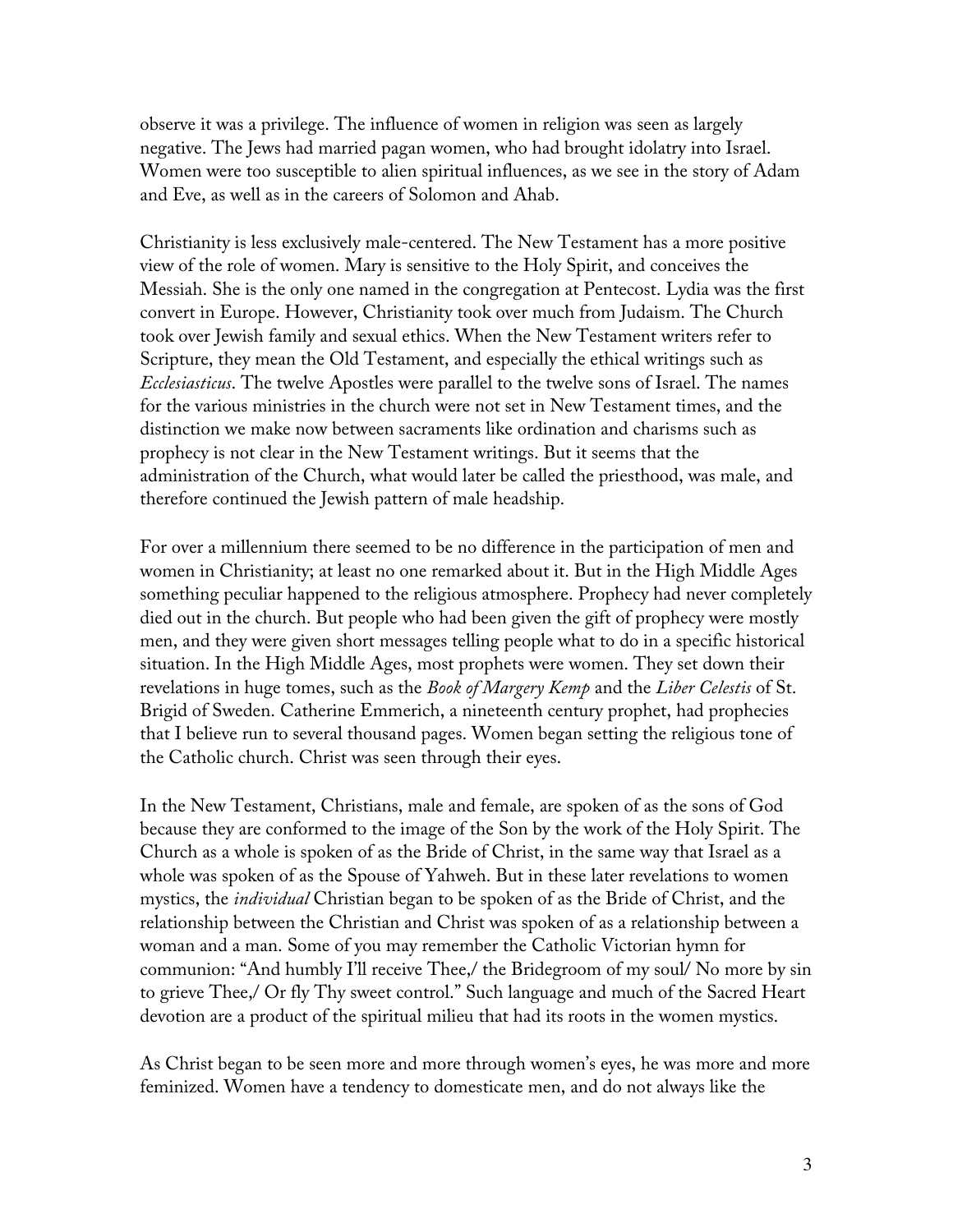wildness and aggressiveness of the male personality. The image of the soft Christ became more and more dominant. It is not so noticeable in the Madonna and Child, because the child is seen in still close relationship with his mother in a youthful boyishness. However, it is clear that in the paintings of the adult Christ, Christ's adult masculinity was more and more de-emphasized by post-Renaissance art. Leo Steinberg notes that the Middle Ages and the Renaissance had been rather frank about Christ's body and even his genitals, an attitude which he examines in *The Sexuality of Christ in Renaissance Art and Modern Oblivion*. Steinberg is slightly mistaken, however. It was not precisely Christ's sexuality, but his masculinity, that painters were interested in. His genitals are of course the most obvious sign of his masculinity. The artists used a symbolic language of gestures and juxtapositions to explore the meaning of Christ's masculinity. The connection that the artists were interested in, even in the paintings of Mary and her child, is that of masculinity with sacrifice.

Both Catholicism and Protestantism were affected by this tendency to feminize Christ and the Christian. The pietist Jesus is also soft. Puritan sermons used the dominant metaphor of the Christian as the Bride of Christ, and the relationship between Christ and the Christian was that of a man and a woman. The Puritan Foxcroft in a funeral sermon spoke of the grave as a happy place in which "the Saints shall be impregnated" and from which they would arise "as some happy Bride from her Bed of Perfumes, call'd up to meet her royal Bridegroom."

This internal change in the Church also was re-enforced by external changes. The churches in Europe and America were largely disestablished in the aftermath of the French and American revolutions. In America, which has been the most studied, and probably in Europe also, religion was transferred from the public to the private side of life. Almost all societies divide life into a public male sphere and a private female sphere. Religion had belonged to both prior to the nineteenth century. For Constantine and Charlemagne, much as for the pagan emperors, religion was a matter of public policy and therefore a proper concern of men. The great mystical movement of the twelfth century was dominated by the Cistercians, many of whom were warriors who had entered the monastery. They recast the Arthurian legends, which are replete with motifs of male initiation, to convey their own quest, in which the Grail they sought was the uncreated grace of the Holy Spirit. But in modern times religion has been confined to the private and therefore to the female sphere of life, and is foreign to the male dynamic of quest and initiation, which finds outlets elsewhere.

Men found their spiritual sustenance in the fraternal movements. The thousands of Masonic temples and Independent Order of Odd Fellows halls and Knights of Pythias Lodges that dot every American small town are relics of that movement. The fraternal orders had the primary purpose of conducting initiation rituals. These rituals were drawn from puberty rites of primitive societies, such as the American Indian. Male initiation rituals have the primary purpose of withdrawing boys from the safety and comfort of the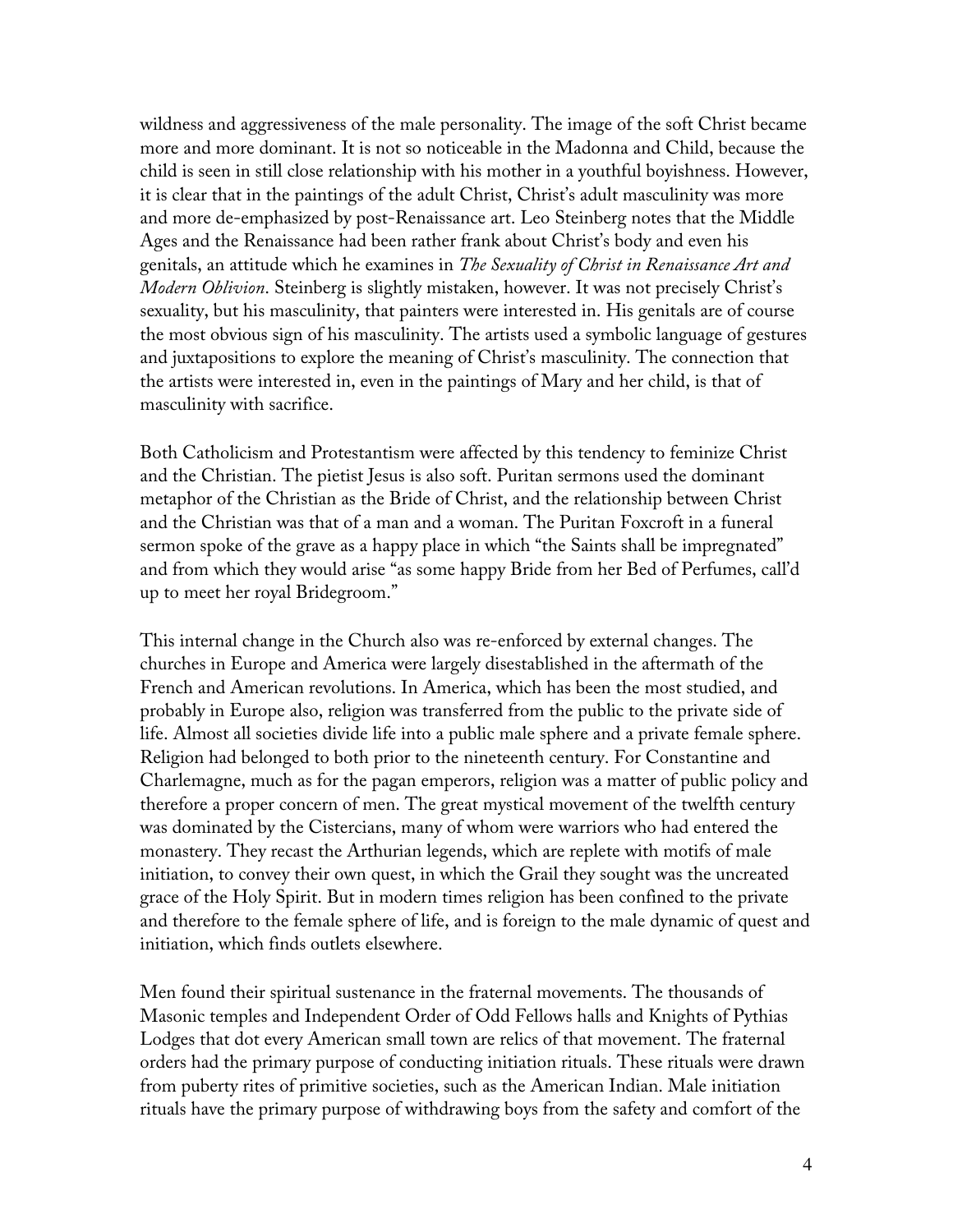feminine world of their mothers and confronting them with pain and the danger of death. This ritual, if it works, gives boys a new personality that drives them to sacrifice themselves in work, hunting and war, to provide for society. The fraternal orders used these rituals, without the bloodshed that primitive rites often incorporated. The modern American lodge members were all male, and kept their rituals secret from women. Through darkness, mysterious actions, speeches about pain and death, and even occasional confrontations with skeletons, men were brought to escape shallowness and to realize the seriousness of life. Men loved it, and flocked to these fraternal orders all throughout the nineteenth century, seeking initiation after initiation. Charles Grandison Finney, the preacher who began the Second Great Awakening, the wave of revivals that set the evangelical tone of American Protestantism, was a Freemason, and had gone through these initiations. His conversion experience in 1821 closely resembles a fraternal initiation. The anguish and the hell-fire and brimstone sermons of the revivals were a change from the calm rationality, unitarianism, and universalism of the older churches.

The clergy in nineteenth-century America were not always happy with this arrangement. They felt marginalized, and even their economic security was affected. They made their alliance with women, and tried to use women to influence public life indirectly. Their motto was "the hand that rocks the cradle rules the world." In early nineteenth-century American, 80 to 90 percent of church members were women. The revivals of the Second Great Awakenings seem to have been at least in part designed to bring men into the church. The percentage of men in the church after the revivals was higher than before but women continued to predominate numerically.

After the turn of the twentieth century, Christian laymen began a crusade to bring men into the church, the Men and Religion Forward Movement, which reached its peak in 1911-1912. Gail Bederman, in her study of the movement, notes that "the messages were often traditional, but the method of presentation was highly unorthodox. As often as possible, organizers bought ads on the sport pages, where Men and Religion messages competed for consumers attention with ads for automobiles, burlesque houses, and whiskey. . . . And the entire revival, from beginning to end, was occasionally depicted as one big advertising campaign. For example, Collier's announced that the Movement's experts 'have taken hold of religion, and are boosting it with the fervor and publicity skills which a gang of salesmen would apply to soap that floats or suits that wear.'" It stressed the image of Jesus as the Successful Businessman, the Super Salesman. In the National Cathedral in Washington, I came across a memorial tablet to an Episcopalian worthy, whose life was summed up, not as a "Christian," or "Sinner," or "Devoted Father and Husband," but as "Investment Banker." Despite all these oddities and Babbitry, the movement to a large extent worked. All of the churches experienced an increase in male membership, the Episcopal church most of all. But even after all the effort, men still remained a minority in all churches.

The results of the Men and Religion Forward movement died out in the 1950s. Men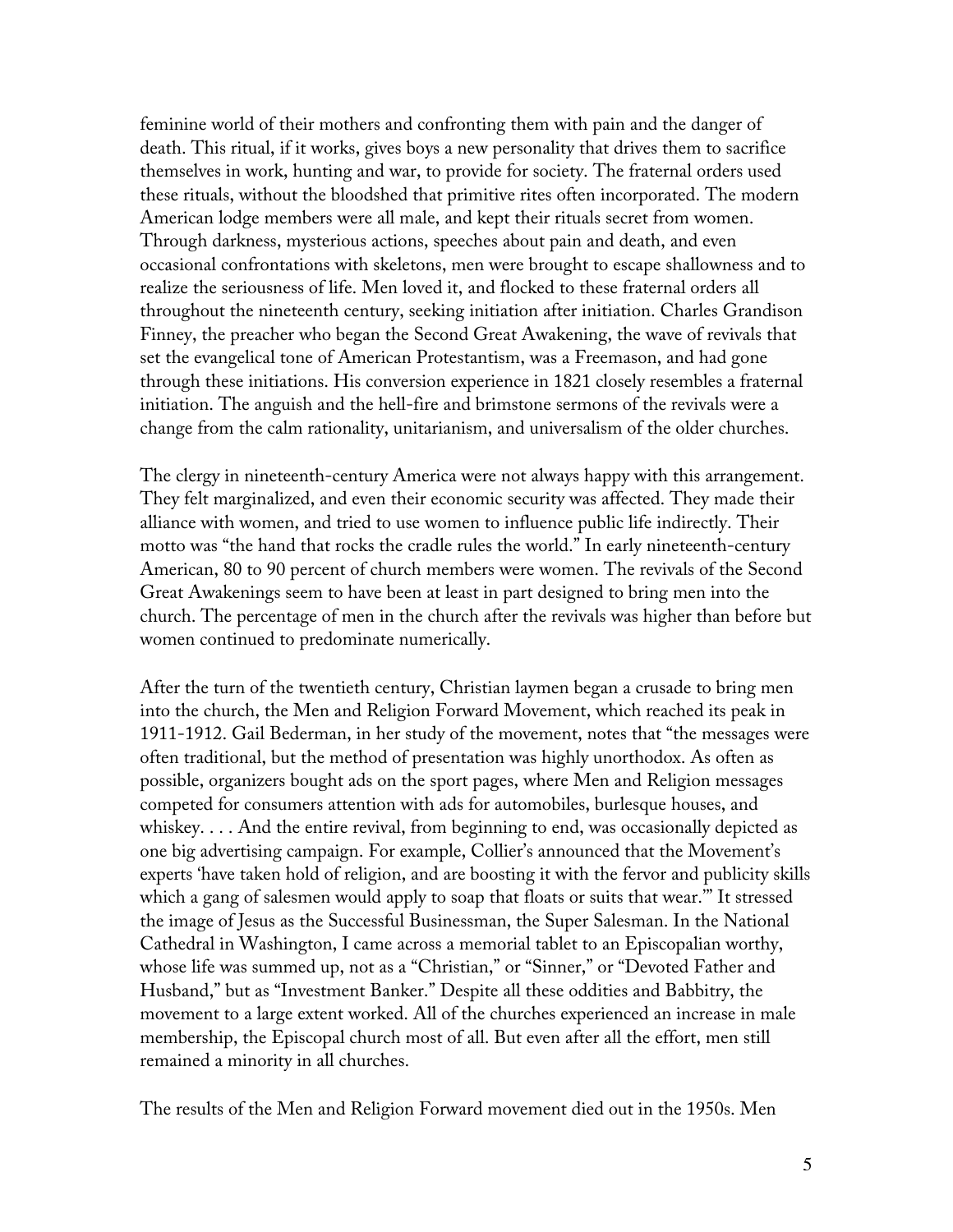went about their masculine affairs in business, government, the military, science, and left the Church to women and too often to men who had not developed a very clear masculine identify. The condition that religious congregations tend to in our society seems to be about two-thirds women, one-third men, with most of the men being very young or very old. Of active members, 80 to 90 percent are women.

Is this a problem? Clergymen don't seem to mind it. Most religious feminists are happy with this arrangement, and many would prefer to see even fewer men. Patrick Arnold, a liberal Jesuit, writes about the misandry, a hatred for men and masculinity, that is the dominant attitude of liberal Catholics and Protestants. But I take the scarcity of men to be desirable in itself, and it may have bad consequences both for the church and society. Participation in Christianity has something to do with salvation, unless the authors of the Gospels are totally mistaken.

A church that excludes a part of humanity misses the fullness of the Christian message. The failure of the Jews to convert impoverished the Church, and tended to cut it off from its semitic roots. The split between Greek and Latin Christianity hurt both. As new nations and cultures enter the Church, the Church is often better able to see the gospel. The emphasis on spiritual warfare in the Gospels has been largely explained away or ignored. The Africans have a vivid of sense of the reality of the spiritual world. When one Protestant missionary newly trained in biblical criticism tried to preach to a tribe, its members thanked him and said that was all very well, but they needed deliverance from the evil spirits that came at night to torment them. If there is an African, or Indian, or Chinese perspective on Christianity that reveals some more of the gospel, a fortiori there must be a male perspective which is necessary to understanding the gospel. If men do not participate equally in the life of the church (and they don't), the church will fail to see the reality of the gospel as it is addressed to men.

Society may also suffer. As I noted earlier, Judaism inserted men fully into the family, and a Christianity took over Jewish sexual and familial ethics. But now the story of divorce and desertion is familiar. In our country, half of all marriages end in divorce. Most children grow up for at least part of their lives in single-parent households, that is, in homes headed by mothers. In huge sections of our cities fathers are simply not to be seen. Crime and violence are the inevitable result. The same thing is happening in South America because men do not take religion or the family very seriously.

There are far worse things that can happen and that have happened because of this alienation of men from Christianity. Men need religion as much as women. If they do not find it in Christianity, they may well look elsewhere. The totalitarian ideologies of our century, especially fascism and nazism, provided a male religion. The Italian Futurists trumpeted their disdain for Christianity, women and peace, and sang of the glories of war and adventure. The Futurist Manifesto proclaimed, "We will glorify war—the world's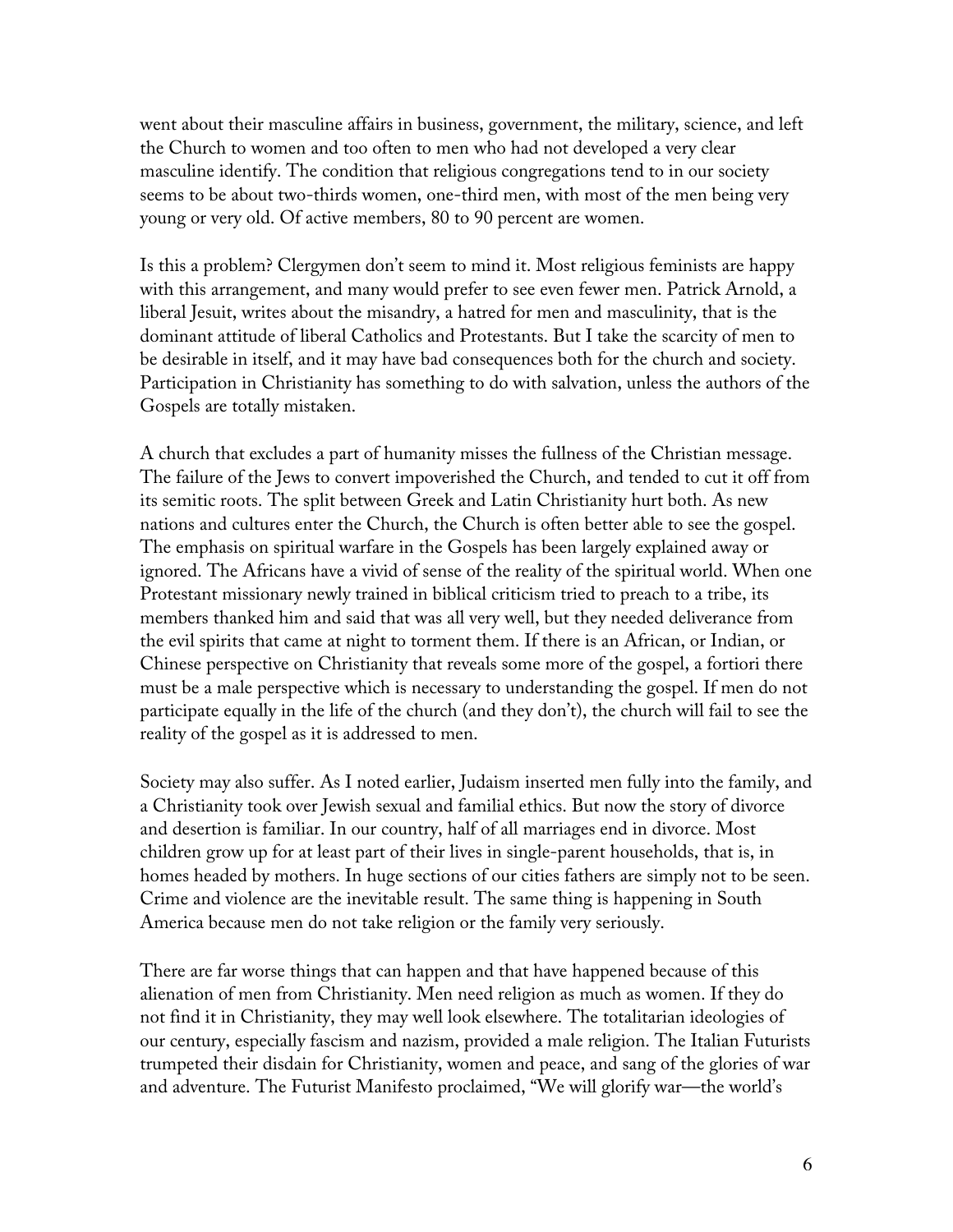only hygiene—militarism, patriotism, the destructive gesture of the anarchist, beautiful ideas worth dying for, and scorn for women." The Futurists became fascists. The Nazis organized Germany as a *Männerbund*, a society that understood men's inner life and provided for it. Hitler and the rituals of the Nazi party provided a substitute for the generation of fathers that had been lost in the First World War.

Can anything be done? Yes. First the medical maxim *primum non nocere* must be followed. Don't feminize the Church even more, by such things as women clergy, and socalled inclusive language. Beyond that there are three types of action that can be taken.

First, a solid theological foundation of the roles of male and female has to be developed. This will not be easy, because most church leaders—Catholic and Protestant alike—and those to whom they listen explicitly reject this project, preferring a confusion of gender roles, which allows women to slide into areas previously assigned to men. However the Scriptures, anthropology and psychology have a great deal of material for this project.

The Old Testament especially has much to say, mostly about the characteristic faults of men and women. However, the lineaments of a true patriarch shine through the flawed figures of the Old Testament. There are many models, from Abraham on, and much practical wisdom for fathers in the Hebrew Scriptures. Christ is the fulfillment of the male role. He is the new Adam, as Mary is the new Eve. A man is a boy who has successfully escaped from narcissism and dependence on his mother so that he can take responsibility for life, and give rather than receive. Christ takes responsibility for that which he has no responsibility. He bears the sins of the world. The male, the Old Testament realized, is someone who is destined for bloody sacrifice. The sign of the covenant is circumcision. The animals that were chosen for sacrifice were male. Abraham was told to sacrifice Isaac, and every first-born son was destined for sacrifice, but God in his mercy allowed an animal to be sacrificed instead. In Christ all these hints were fulfilled. He came not to be served, but to serve and to give his life as a ransom for many.

The apostles were also joined with him in this destiny. To Peter, Christ said: Feed my lambs, and accept crucifixion. To Paul, he said: Preach me, and I will show how much you must suffer for me. Authority in the New Testament is not self-aggrandizing, but a ministry of sacrifice. The apostles and their successors in the episcopate and priesthood were destined for martyrdom. The normal fate of a bishop in the apostolic Church was to be martyred. For Christians martyrs were the new athletes, the new soldiers. Even women, when they were martyred, were mystically transformed into men. Before her death in the arena in the year 202, Perpetua had a vision of her martyrdom as a gladiatorial contest. Angels come to her and change her into a man—*"Facta sum masculus,"* she explains. The early Church felt the connection between masculinity and sacrifice so strongly it found it hard to imagine a woman as a martyr.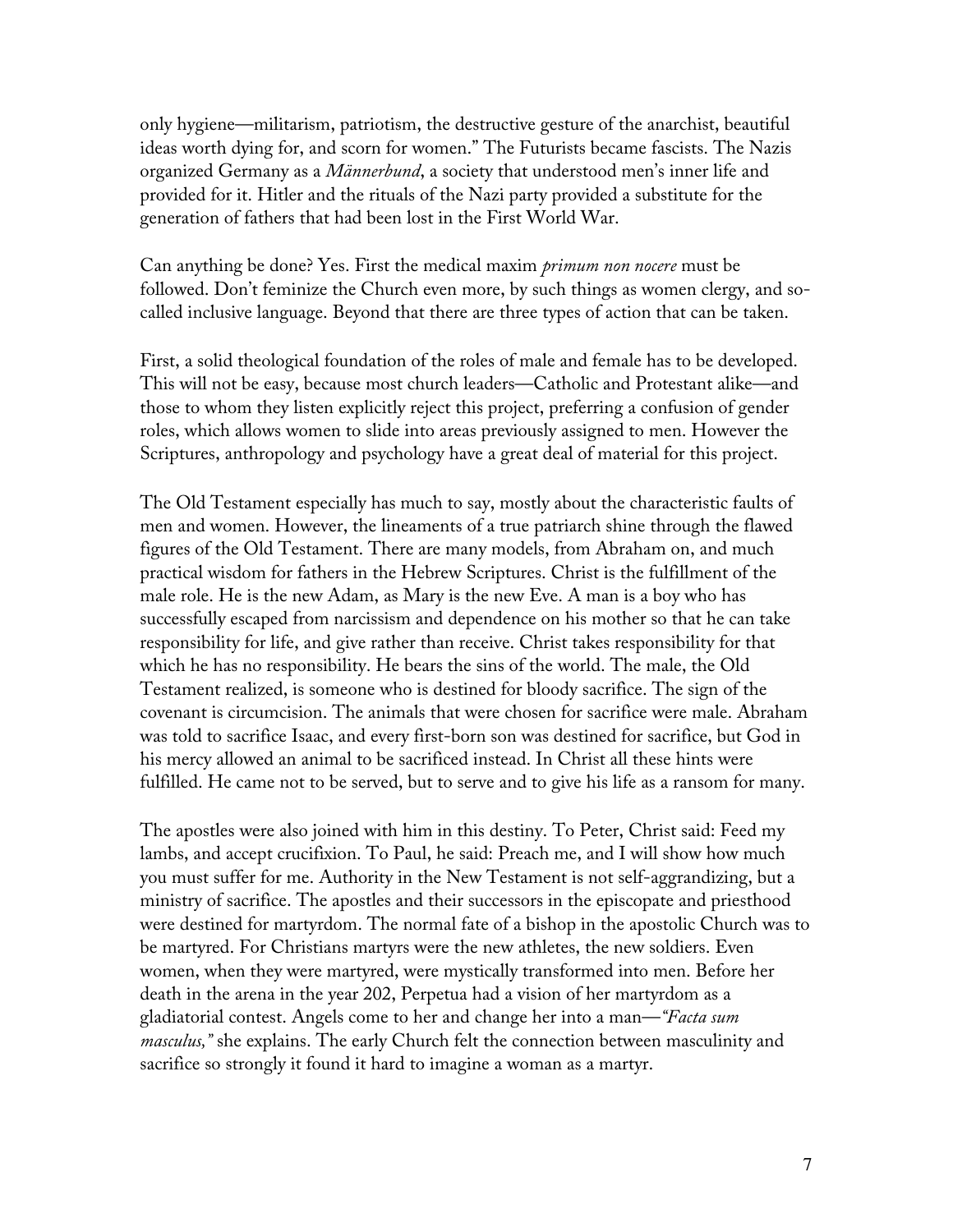Anthropologists, such as David Gilmore in his *Manhood in the Making*, have realized that the identity of a man is not a necessary result of biology; the identity of a woman is a natural development, to a far greater extent. Boys must be trained into becoming men. What they must learn is that they are expendable, that they must be willing to suffer and die for the community. Men will do this. They not only do it, they expect it. In war, men will easily sacrifice themselves for their friends, and will go to death because they know that if they refuse others must go in their place.

The second step is to develop a spirituality that relates Christianity to the public world of work and politics, the area of life to which men devote their time and energy. The monastic fathers were always suspicious of overspiritualization and emphasized the necessity of work. Much of the transforming energy of the Reformation came from the Reformers' stress that the Christian life was not confined to the monastery, but could be lived in the home and workshop. In this century, Opus Dei has tried to develop such a spirituality for Christians, both Catholic and Protestant, who want to live a holy life while leading a life fully in the world. Christianity also has a role in the public sphere. That religion and politics don't mix is a false saying. They do. Their proper relationship in our society is a matter of controversy and I do not intend to discuss it here. Richard John Neuhaus' book *The Naked Public Square* is an excellent introduction to the debate.

The third type of action is reforming the internal life of the church. Patrick Arnold in his book, *Warriors, Wildmen and Kings: Masculine Spirituality and the Bible*, has some excellent practical suggestions. On the subject of the liturgy he says ". . . Butterfly, Banner and Balloon Extravaganzas severely alienated many men. The most saccharine outbreaks of forced liturgical excitement featured cluttering dancers floating down church aisles like wood-nymphs, goofy pseudo-rites forced on the congregation with almost fascist authoritarianism, and a host of silly *schticks* usually accompanied by inane music." Arnold observes that a "liturgy that appeals to men possesses a quality the Hebrews called *kabod* ('glory') and the Romans *gravitas* ('gravity'); both words at root mean 'weightiness' and connote a sense of dignified importance and seriousness."

Beyond these three areas, there is a more profound problem. The essence of Christianity consists in a relationship with God in Christ. The only way we have a saving knowledge of God is in Christ. The relationship of a woman to a man is different from the relationship of a man to a man. The Christ, the Risen Lord of the universe, is the same person as Jesus the son of Joseph. The Christ is forever a man, and forever bears his wounds, the sign of his battle and his initiation into suffering. The Lamb stands forever before God's throne as one that was slain. The relationship of a man to Christ is not precisely that of a friend; it is more like that of a comrade, a fellow soldier and sufferer in the warfare of life. Christ died for all, in the supreme gesture of self-sacrifice that we see analogies of on the battlefield.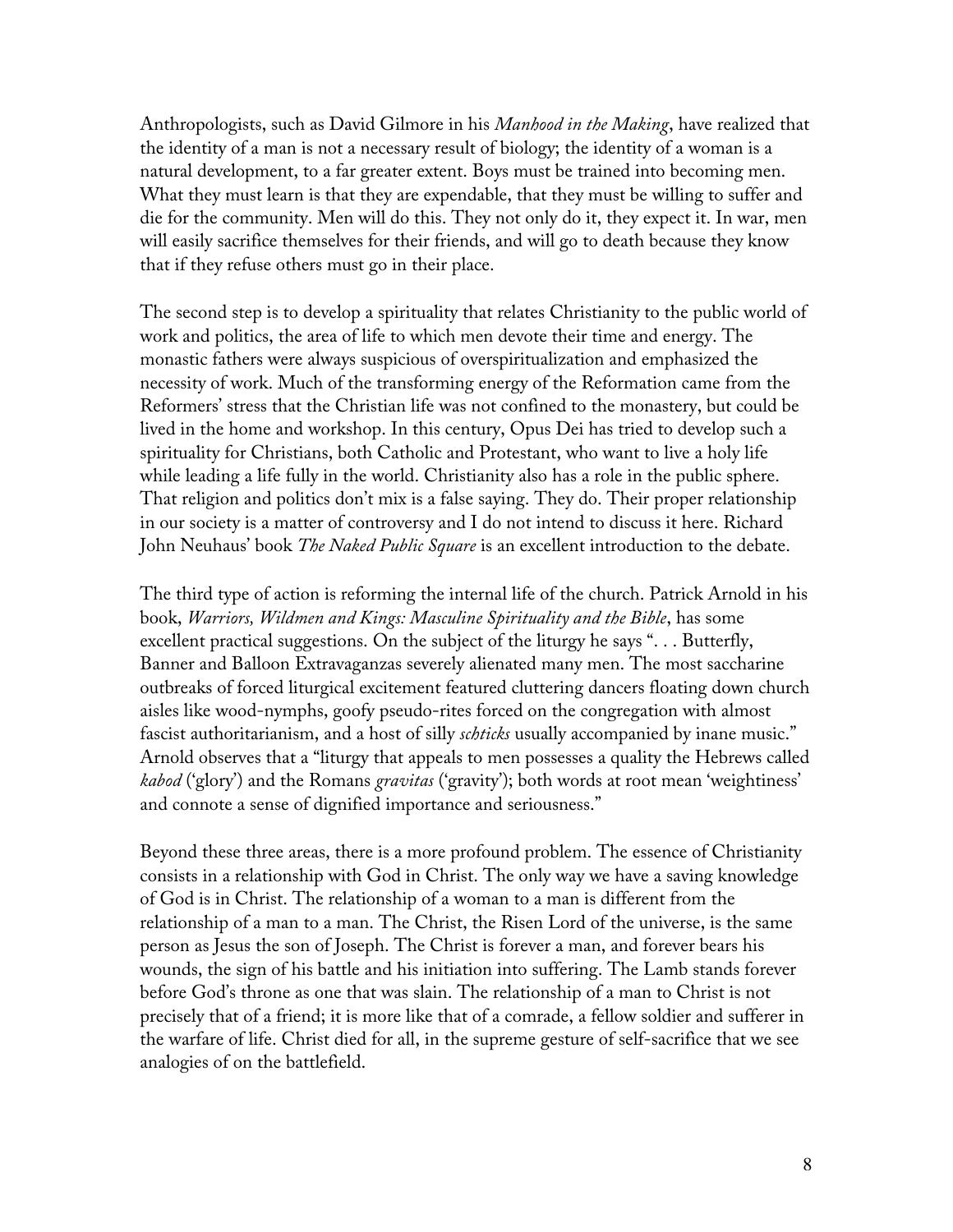Why don't men feel that Christ is their comrade? Why don't they feel that spirit of selfsacrifice for him and for his cause that they feel in earthy wars?

One reason is that modern Christianity tends to ignore the reality of spiritual warfare. In a shallow rationalism, biblical scholars have tried to explain the New Testament's theme of the battle between Christ and Satan as mythologizing. This is simply false. There is a spiritual warfare, which takes many forms, and there are real personal powers of spiritual evil. They can attack both the soul and the body. In *The End of the Modern World*, Romano Guardini noted that there was something truly and literally diabolical about the evils of our century. In medieval legends the Antichrist has crematories. As I noted, the Africans have a lively sense of the reality of the unseen world. Ancient Christians did also. John Wimber and the school of Power Evangelism has begun transforming missions; it is not liberation theology, but deliverance from the kingdom of evil spirits for which the masses of the third world thirst. Pentecostalism is making Latin America Protestant faster than central Europe was changed in the first Reformation.

An easy universalism, a feeling that all people will be saved, a feeling that all religions are about the same, also will prevent men from taking religion seriously, because such a religion is not serious. The martyrs and ascetics of the Church knew that sin was real and that suffering in atonement for it is an inescapable part of our vocation to pick up our cross daily and follow Christ.

As part of our participation in the sufferings of Christ, a revival of asceticism is needed. The ascetical practices of the Church, prayer of the body (kneeling, prostrations, pilgrimages), fasting, bodily mortifications, have been watered own for centuries. In the early Church the sacrament of penance was sometimes given only once in a lifetime, and the public penance could last for years. Now fasting has just about disappeared. An easy, cheap grace is preached almost everywhere. However, in the southwest United States, the Penitente Brotherhoods not only survive but flourish. These are groups of Catholic men, of both Hispanic and Indian descent, who join brotherhoods to do penance for the sins of the world. The penances are not light. They include scourging and reenacting the crucifixion by being tied to a cross. By joining these brotherhoods, the young men undergo a rite as severe as those of puberty rituals, but in a Catholic context. They learn that to be a man is to be willing to suffer and die for others. They learn compassion by suffering. They become community leaders, and assist the poor of a community that was abandoned by the Spanish and robbed by the Anglos. Neither the Catholic hierarchy nor Protestant missionaries have much use for them. But the brotherhoods have preserved Catholicism and community amid poverty and desolation. No one seeing the public penances of these men can think that religion is soft, womanish, or effeminate. They are true athletes of Christ, like the Desert Fathers of the fourth century.

The concept of sonship must be recovered in popular piety and preaching. It almost